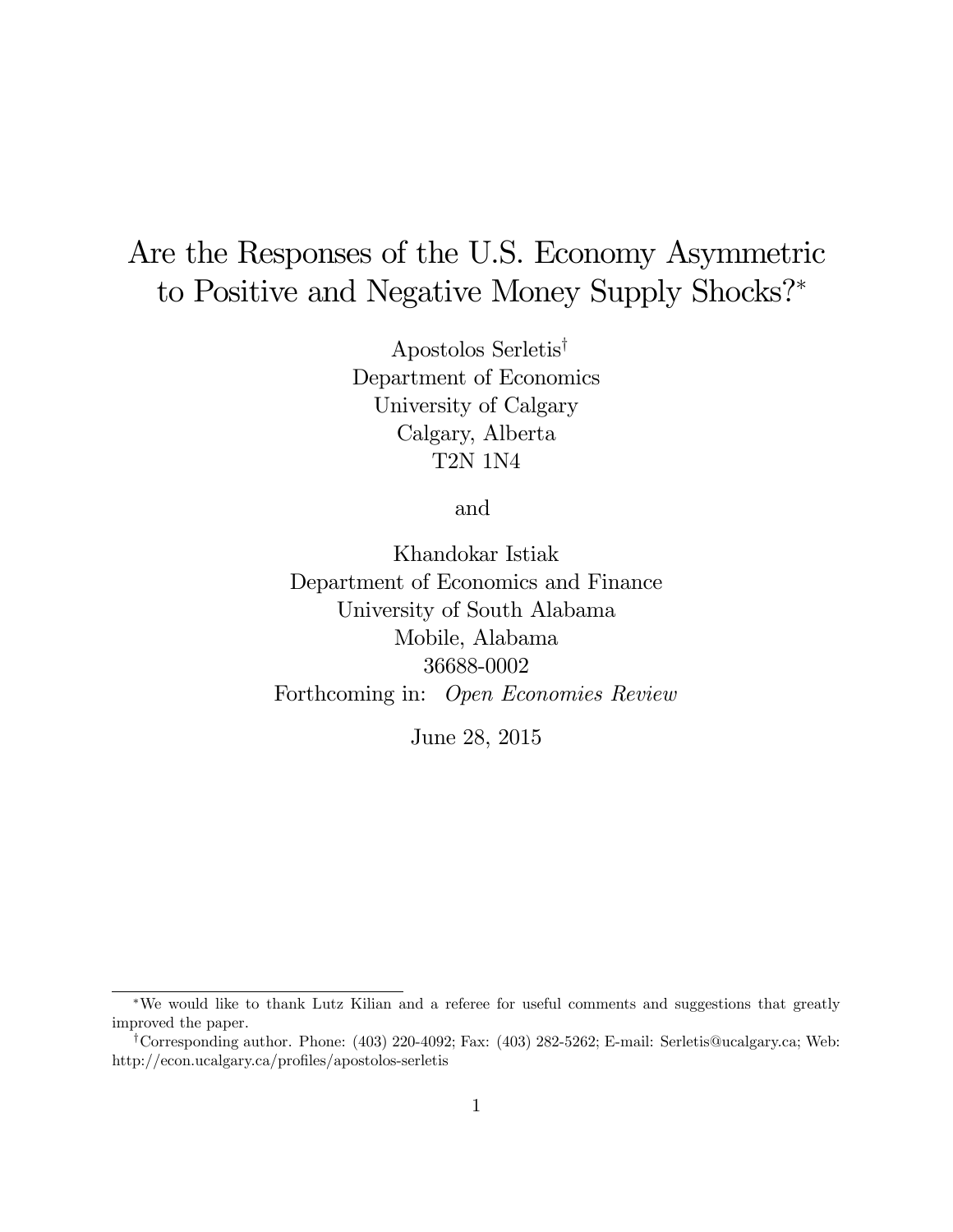#### Abstract:

We investigate whether the United States economy responds asymmetrically to positive and negative money supply shocks of different magnitude, using a test recently introduced by Kilian and Vigfusson (2011) based on impulse response functions. We use quarterly data, over the period from 1967:1 to 2014:1, and the new CFS Divisia monetary aggregates, making a comparison among the narrower monetary aggregates, M1 M2M, MZM, M2, and ALL, and the broad monetary aggregates, M4+, M4-, and M3. We show that there is no statistically significant evidence of asymmetry in the response of the U.S. economy to positive and negative money supply shocks of different magnitude.

JEL classification: C32, C43, E52.

Keywords: Monetary policy; Money shocks; Divisia monetary aggregates.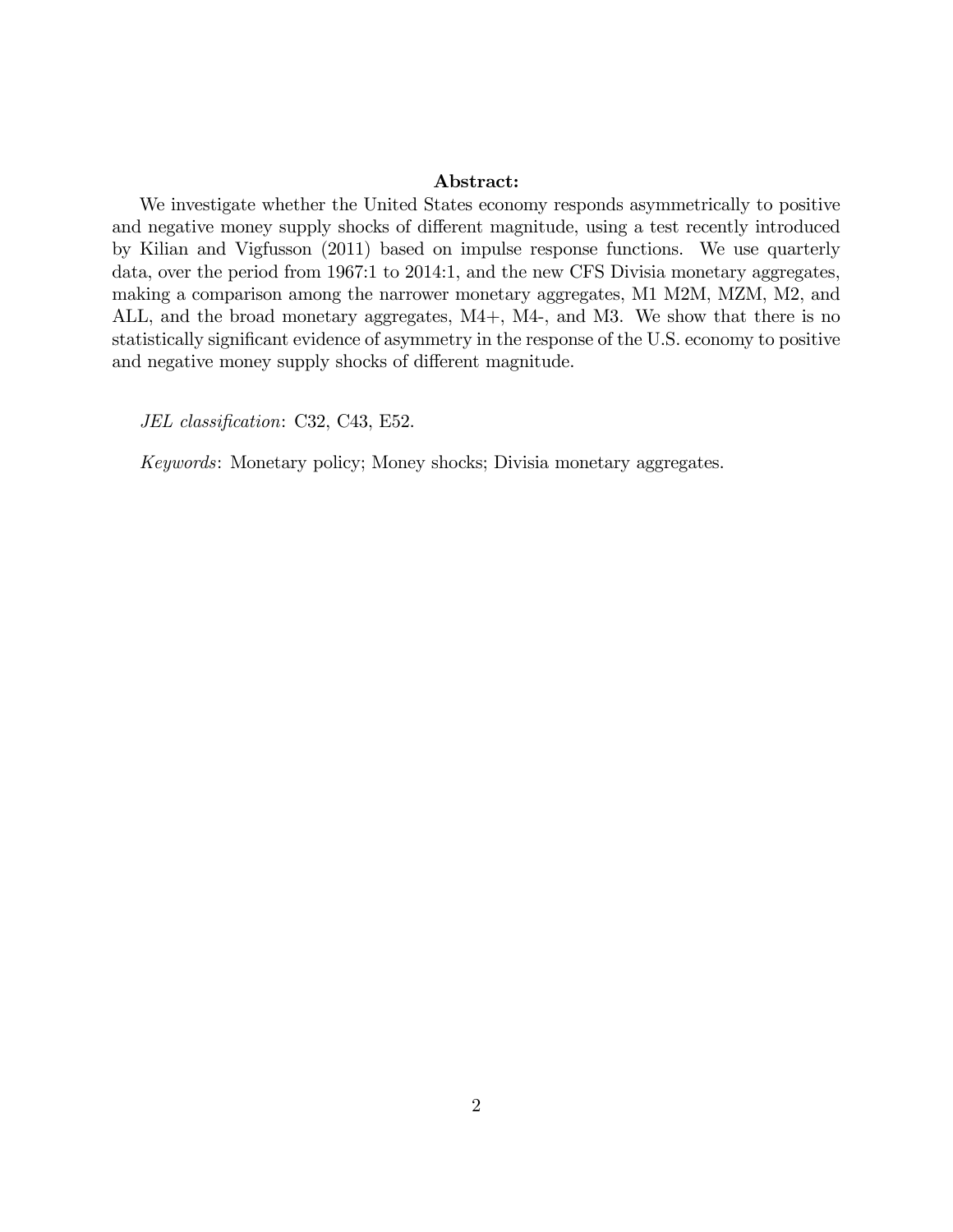## 1 Introduction

As Milton Friedman (1968, p. 1) put it in his Presidential Address at the 88th meeting of the American Economics Association, the inability of the presumed easy monetary policy to stimulate the level of economic activity in the United States during the Great Depression led to the opinion that "monetary policy was a string. You could pull on it to stop inflation but you could not push on it to halt recession. You could lead a horse to water but you could not make him drink." That is to say, monetary policy has asymmetric effects on output and in particular that positive monetary policy shocks have smaller real effects than negatives ones. This type of asymmetry, known as the "traditional Keynesian asymmetry," to use a phrase coined by Ravn and Sola (2004), can be derived under the assumption of downward sticky and upward flexible nominal wages and prices together with credit rationing. In its more extreme form, it states that only negative monetary policy shocks have real effects and that expansionary monetary policy could be neutral if economic agents are not willing to borrow and invest.

The "pushing on a string" view about monetary policy was widespread until Friedman and Schwartz (1963) highlighted that U.S. monetary policy during the Great Depression had, in fact, been tight and not easy as previously believed. As Florio (2004, p. 410-411) put it, in her review of the literature regarding the asymmetric effects of monetary policy, during the period 1929–33 one third of the banks failed or merged and the quantity of money in the USA fell by one third. This reduction in the monetary aggregate was not ascribed to the reluctance of Örms and households to borrow but to the behavior of the Federal Reserve that didn't provide the banking system promptly with the needed liquidity. In that period, despite the fall in nominal interest rates, prices were falling, so real interest rates were actually very high. The downturn was so severe and lasting because the banking crisis in 1930–31 disrupted the credit system and this prevented the public from borrowing the funds they needed to invest."

Florio (2004) surveys a number of empirical studies on the asymmetric effects of monetary policy and also reviews its possible theoretical explanations. As Florio (2004, p. 409) puts it, "it is widely recognized that monetary policy has real effects on the economy over short horizons. The idea that these real effects are asymmetric is, by contrast, less well established in the literature. In particular, the reduction in output following a negative monetary policy shock appears larger than the expansion induced by a positive shock of similar size." In view of the serious implications for the sources of business cycles and for discriminating among competing models, our objective in the present paper is to test for asymmetric effects of monetary policy on the level of economic activity in the United States, using recent stateof-the-art advances in macroeconometrics and economic measurement.

A potential problem is that our sample period (from 1967:1 to 2014:1) is long enough to span several monetary policy regimes and it is not clear how to identify the stance of monetary policy throughout this period. For example, in the 1970s the Fed was using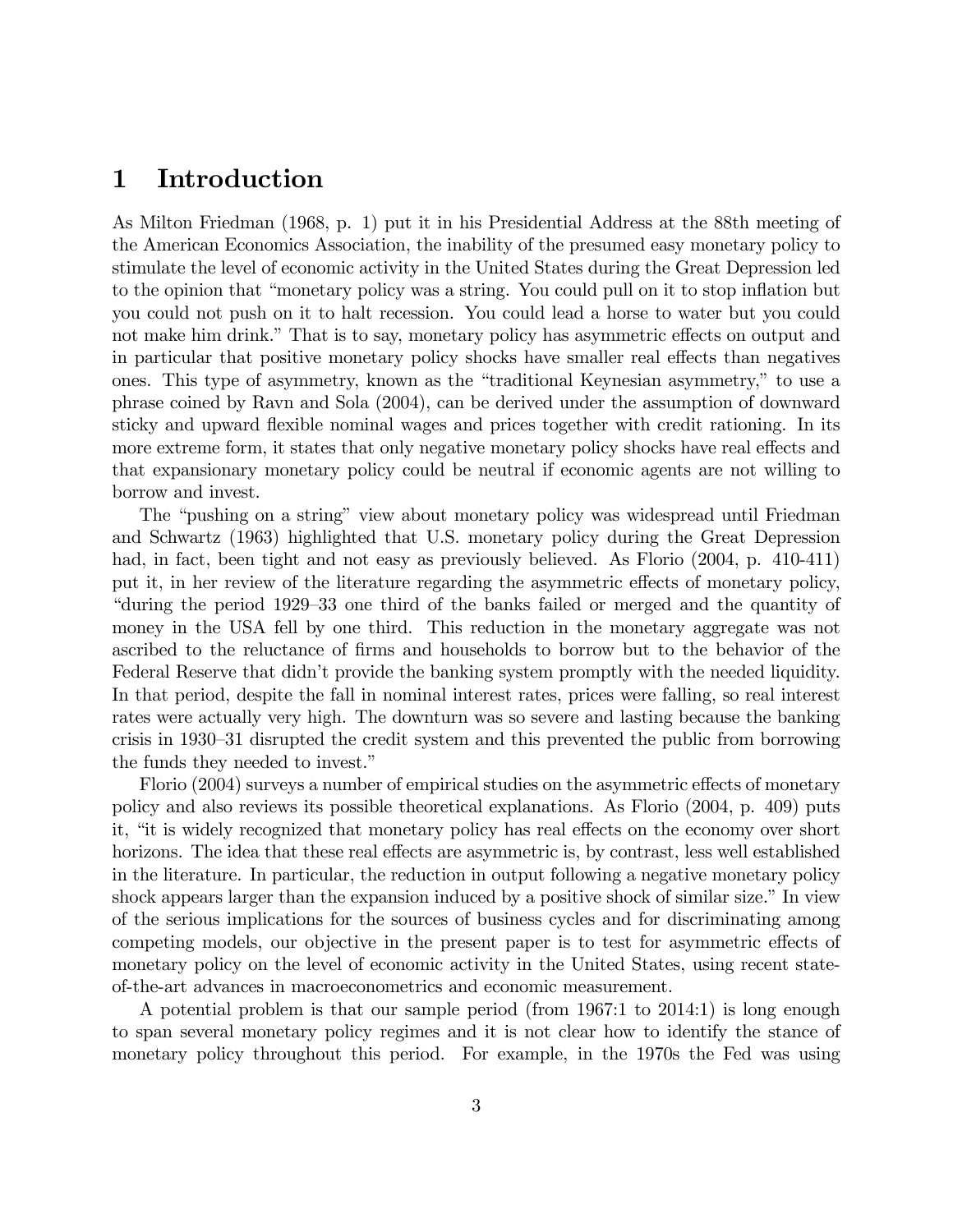the federal funds rate as its operating instrument and monetary aggregates as intermediate targets. From October 1979 to October 1982, the Fed de-emphasized the federal funds rate as an operating instrument and used nonborrowed reserves as the primary operating instrument. Between October 1982 and the early 1990s, the Fed targeted on borrowed reserves and abandoned monetary aggregates as a guide for monetary policy. Finally, since the early 1990s the Fed has been using the federal funds rate as the primary operating instrument, but in the aftermath of the global financial crisis, the federal funds rate has reached the zero lower bound and the Fed is now focusing on its balance sheet instead, using quantitative measures of monetary policy.

In this paper, we follow the seminal work by Cover (1992) and use monetary aggregate policy instruments to measure the stance of monetary policy. In doing so, we use quarterly data, over the period from 1967:1 to 2014:1, and the new Divisia monetary aggregates, maintained within the Center of Financial Stability (CFS) program Advances in Monetary and Financial Measurement (AMFM). We are interested in whether positive money supply shocks have smaller output effects than negative money supply shocks (the traditional Keynesian asymmetry, also known as sign asymmetry) and in whether large money supply shocks have smaller effects than smaller money supply shocks (size asymmetry). We use a methodology, recently introduced by Kilian and Vigfusson (2011), that allows us to test for sign and size asymmetries, and we provide a comparison among eight CFS Divisia monetary aggregates  $-$  the narrower monetary aggregates, M1 M2M, MZM, M2, and ALL, and the broad monetary aggregates, M4+, M4-, and M3. See also Barnett and Chauvet (2009) and Serletis and Rahman (2009, 2015) for other studies that investigate the performance of the Divisia monetary aggregates.

The outline of the paper is as follows. Section 2 reviews the related empirical literature regarding the macroeconomic effects of positive and negative money supply shocks on the level of economic activity. In section 3 we briefly discuss the Kilian and Vigfusson (2011) test of the null hypothesis of symmetric impulse responses based on impulse response functions of a structural VAR model. Section 4 presents the data and discusses the empirical Öndings while section 5 discusses international data and evidence. The final section concludes the paper.

# 2 Related Empirical Literature

Cover (1992) is a seminal paper on the macroeconomic effects of positive and negative money supply shocks. His empirical methodology involves the simultaneous estimation of

$$
m_t = \Phi(L)m_{t-1} + \theta x_{t-1} + \varepsilon_t
$$
\n(1)

$$
y_t = \phi z_t + \beta^+ \varepsilon_t^+ + \beta^- \varepsilon_t^- + \xi_t \tag{2}
$$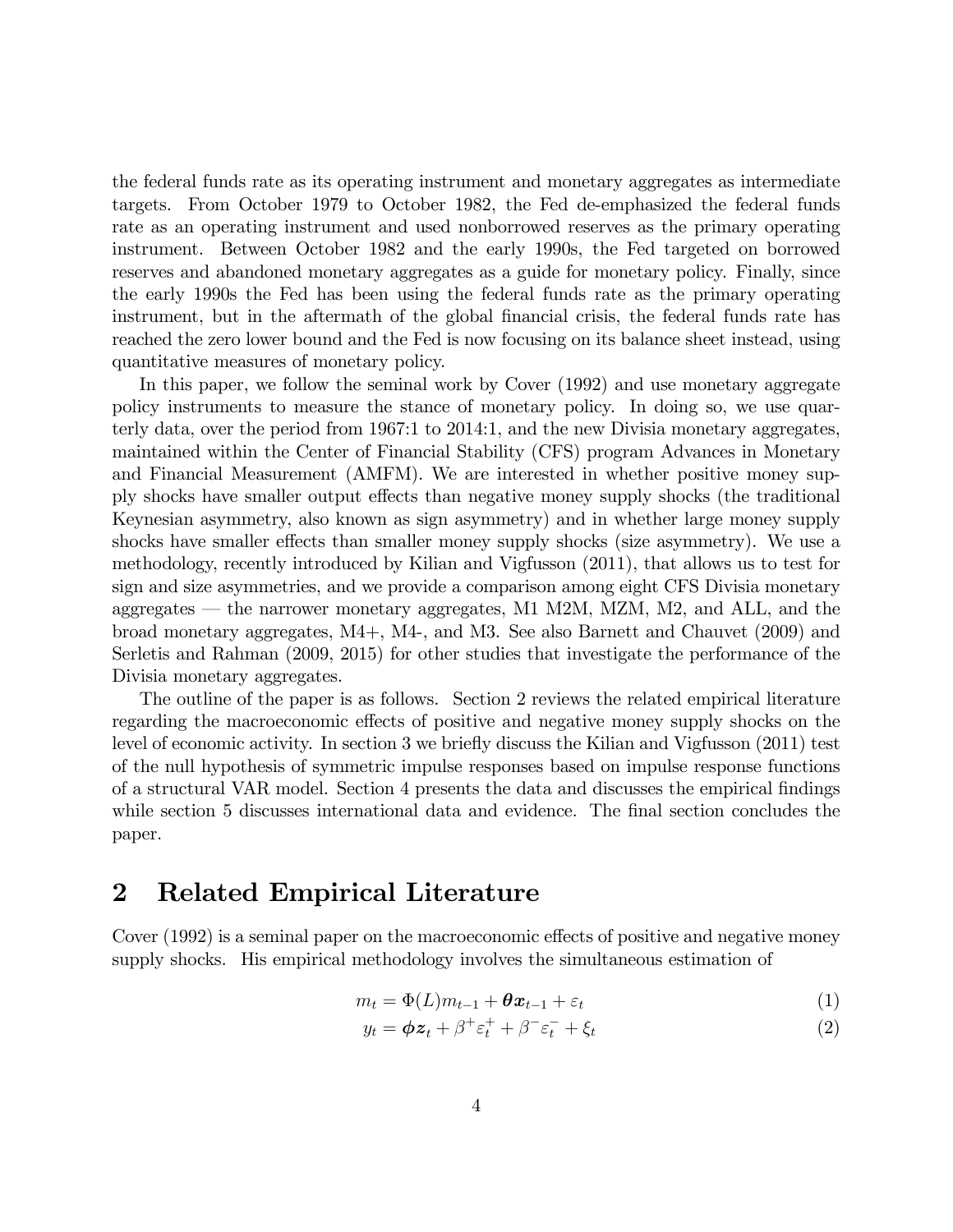where  $m_t$  is the growth rate of the money supply and  $y_t$  the growth rate of real output. Equation (1) is a money supply process, with  $\Phi(L)$  being a lag polynomial,  $\theta$  a vector of parameters, and  $x_{t-1}$  a vector of predetermined regressors that reflect possible endogenous policy responses (it includes variables such as unemployment, the money growth rate, the output growth rate, changes in the Treasury bill rate, and the government budget surplus). Equation (2) is the aggregate output equation, with  $\phi$  being a vector of parameters and  $z_t$  a vector of regressors (and includes lagged changes in output and lagged changes in the interest rate). In equation (2),  $\varepsilon_t^+$  and  $\varepsilon_t^-$  are the positive and negative unanticipated money supply shocks from equation  $(1)$ , defined as

$$
\varepsilon_t^+ = \max(\varepsilon_t, 0) \quad \text{and} \quad \varepsilon_t^- = \min(\varepsilon_t, 0).
$$

In the context of equations (1) and (2), the null hypothesis of asymmetry is  $H_0: \beta^+ = \beta^-$ . Rejection of the restriction that  $\beta^+$  equals  $\beta^-$ , together with  $\beta^+$  being insignificantly different from zero and  $\beta^-$  significantly different from zero, supports the hypothesis of asymmetric effects. Cover (1992) used quarterly data for the United States over the period from 1951:1 to 1987:4, the simple-sum M1 monetary aggregate as the key monetary variable, and three different money supply processes in  $(1)$  to investigate the effects of positive and negative unanticipated money supply shocks. He found that positive money supply shocks do not have an effect on output while negative money supply shocks do have an effect on output.

Cover's (1992) finding was further confirmed by a number of other authors, including DeLong and Summers (1988), Thoma (1994), Kandil (1995), and Karras (1996), among others. However, this evidence of asymmetric effects of positive and negative money supply shocks also generated considerable controversy. For example, Ravn and Sola (2004) use the same data and methodology as Cover (1992) and argue that Cover's findings are not very robust and the asymmetry of the effects of positive and negative money supply shocks disappears when the regime shift in U.S. monetary policy in 1979 is controlled for. Also, Weise (1999) investigates whether monetary policy has asymmetric effects on output and prices using a more general, nonlinear VAR approach. As Weise (1999, p. 86) puts it, "the paper finds that while monetary shocks have dramatically different effects depending on the state of the economy, there is no evidence to support the hypothesis that positive and negative monetary shocks have different effects. There is some evidence that large and small shocks have different effects, and that positive and negative monetary shocks have different effects when the shocks are large."

## 3 A Statistical Test of Symmetric Effects

Most of the empirical studies that investigate the asymmetric effects of money supply shocks use slope-based tests of the type discussed in the previous section. Recently, however, Kilian and Vigfusson  $(2011)$  in their investigation of the effects of oil price shocks, question the use of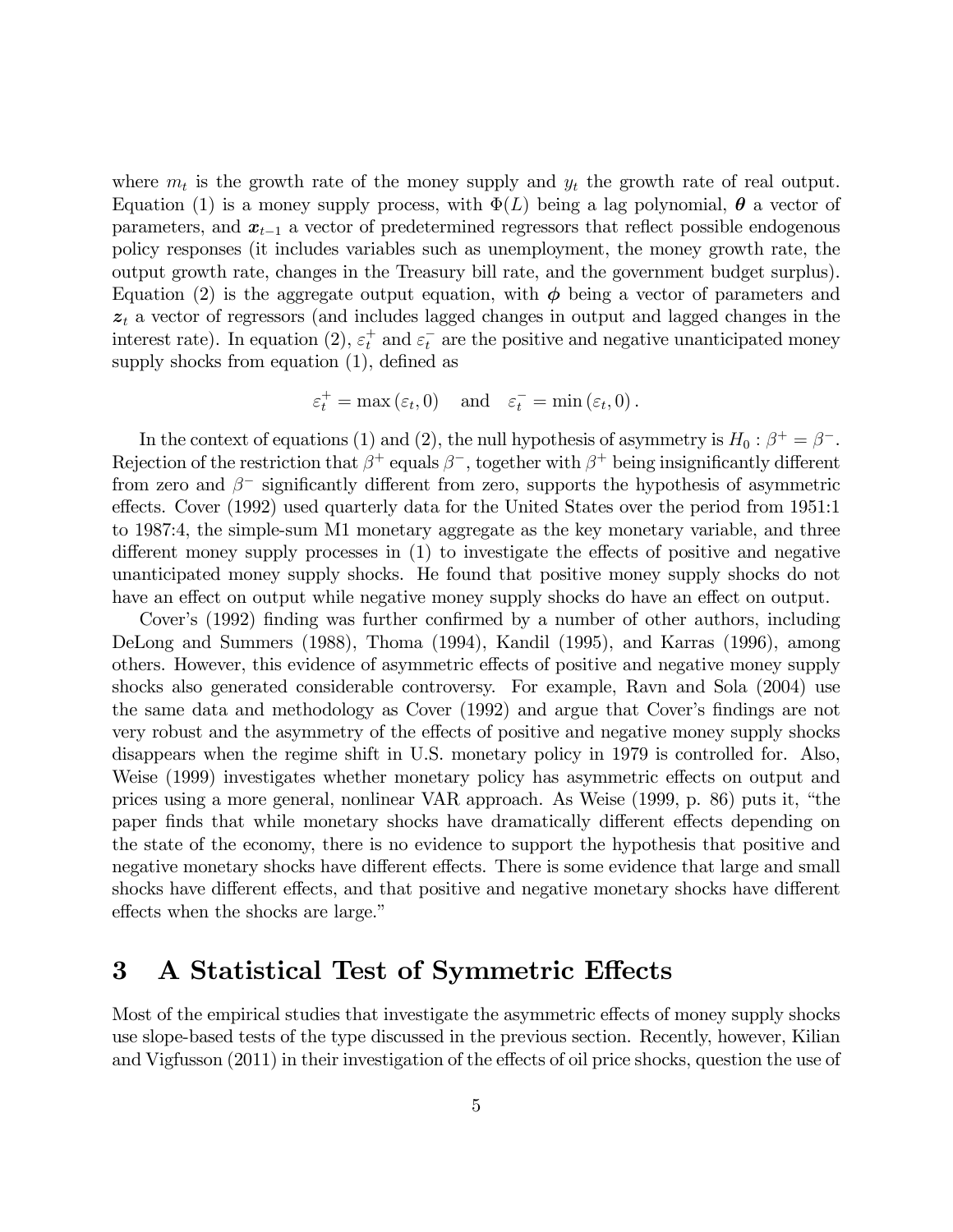slope-based tests to test for nonlinearities and asymmetries and propose a test of symmetric impulse responses to positive and negative shocks of different sizes, based on impulse response functions. They demonstrate that slope-based tests are not informative with respect to whether the asymmetry in the impulse responses is economically or statistically significant, and also that slope-based tests cannot allow for the fact that the degree of asymmetry of the response functions by construction depends on the magnitude of the shock.

The Kilian and Vigfusson (2011) symmetry test based on impulse response functions involves estimating the following nonlinear structural VAR model

$$
m_t = \alpha_{10} + \sum_{j=1}^p \beta_{11}(j) m_{t-j} + \sum_{j=1}^p \beta_{12}(j) y_{t-j} + u_{1t}
$$
\n(3)

$$
y_t = \alpha_{20} + \sum_{j=0}^p \beta_{21}(j)m_{t-j} + \sum_{j=1}^p \beta_{22}(j)y_{t-j} + \sum_{j=0}^p \delta_{21}(j)\tilde{m}_{t-j} + u_{2t}
$$
 (4)

where  $\tilde{m}_t$  is a nonlinear function of the money growth rate as follows

$$
\tilde{m}_t = \max\left[0, \ln M_t - \max\left\{\ln M_{t-1}, \ln M_{t-2}, \ln M_{t-3}, \cdots, \ln M_{t-12}\right\}\right]
$$

and  $M_t$  denotes a money supply measure. Above,  $\tilde{m}_t$  is interpreted as the net money supply increase over the previous three years (12 quarters) and is meant to filter out increases in the supply of money that represent corrections for recent declines  $-$  see Hamilton (2003). As noted by Kilian and Vigfusson (2011), the inclusion of additional macroeconomic variables in the VAR does not affect the econometric points of interest and is not required for consistently estimating the vetted relationship under the maintained assumption of predetermined (or contemporaneously exogenous) money supply (in our case).

The null hypothesis of symmetric impulse responses of  $y_t$  to positive and negative money supply shocks of the same size is

$$
H_0: I_y(h, \delta) = -I_y(h, -\delta) \text{ for } h = 0, 1, ..., H.
$$

It tests whether the response of  $y_t$  to a positive shock in the money growth rate of size  $\delta$  is equal to the negative of the response of  $y_t$  to a negative shock in the money growth rate of the same size,  $-\delta$ , for horizons  $h = 0, 1, ..., H$ . This is a Wald test with a  $\chi^2_{H+1}$  distribution with the variance-covariance matrix obtained from the unrestricted model. In applying the methodology, we set  $p = 8$  in equations (3) and (4) and report results in the next section based on 10,000 impulse responses ( $R = 10,000$ ) and 100 histories ( $T = 100$ ). For a detailed discussion of the methodology, see Kilian and Vigfusson (2011).

#### 4 The Data and Empirical Evidence

We use quarterly United States data, over the period from 1967:1 to 2014:1, on two variables: money and real GDP. To measure money, we use the best available monetary aggregates,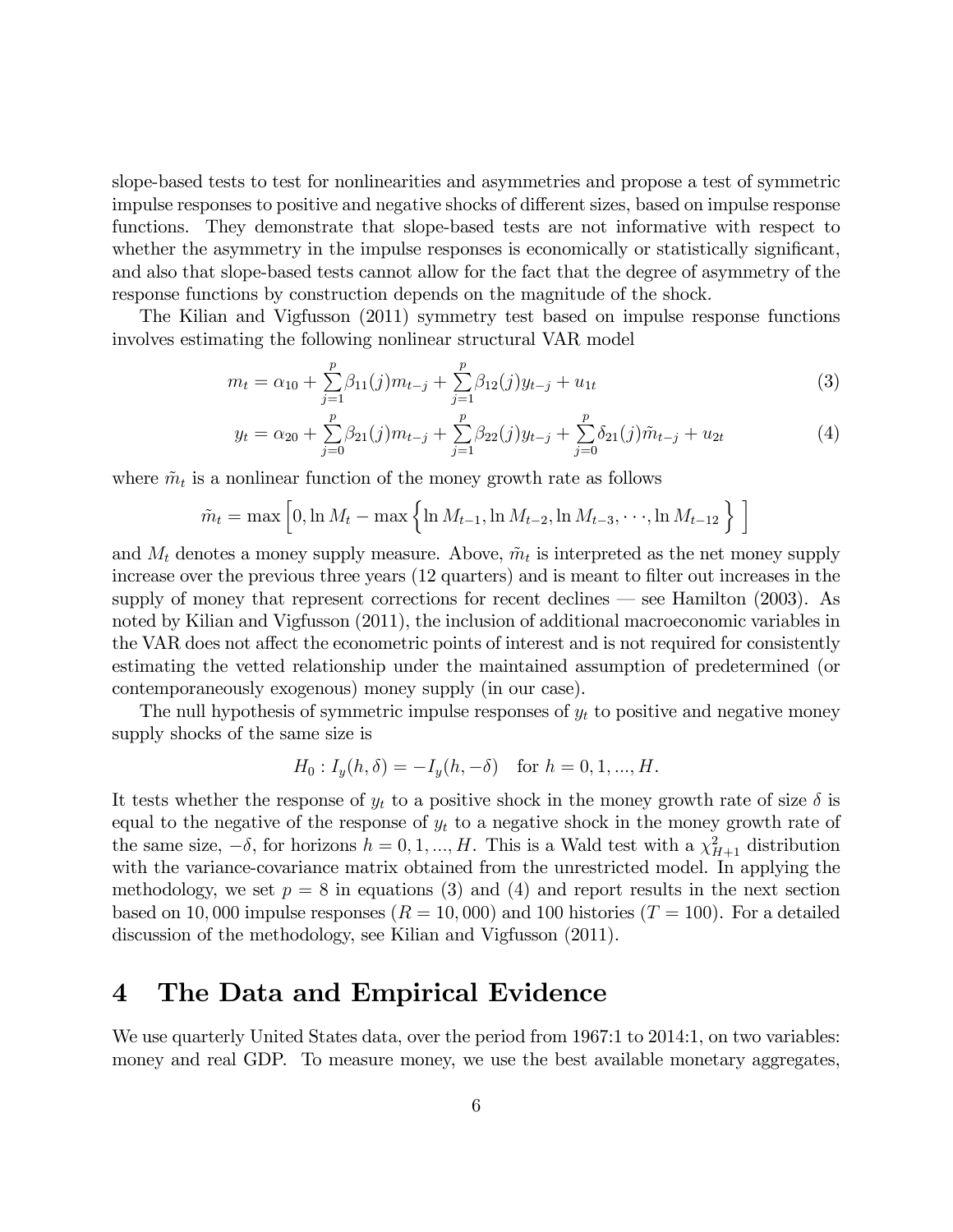those being the new Divisia monetary aggregates, maintained within the Center of Financial Stability (CFS) program Advances in Monetary and Financial Measurement (AMFM). They are called CFS Divisia monetary aggregates, are documented in detail in Barnett et al.  $(2013)$ , and are available at www.centerformancialstability.org/amfm.php. They are rigorously founded in economic aggregation and index-number theory and represent a significant improvement over the St. Louis Fedís Divisia monetary aggregates, called MSI (monetary services indices). See Barnett *et al.* (2013) for more details.

In addition to using the new CFS Divisia data we also make comparisons among eight CFS Divisia monetary aggregates: the narrower monetary aggregates, M1 M2M, MZM, M2, and ALL, and the broad monetary aggregates, M4+, M4-, and M3. The real GDP series is from the Federal Reserve Economic Database (FRED), maintained by the Federal Reserve Bank of St. Louis. We conduct a number of unit root and stationarity tests (which includes the ADF, DF-GLS, and KPSS tests) in the logarithms of each series as well the first differences of the logarithms. We conclude that the first differences of the logarithms are stationary, and in what follows we apply the Kilian and Vigfusson (2011) test of the null hypothesis of symmetric responses to positive and negative money supply shocks in the stationary  $m_t$  and  $y_t$  series.

Figures 1 to 8 show the empirical responses of the real GDP growth rate to one and two standard deviation positive and negative money supply shocks for each of the eight CFS Divisia monetary aggregates: the narrower monetary aggregates, M1 M2M, MZM, M2, and ALL, and the broad monetary aggregates, M4+, M4-, and M3. In particular, these figures plot the response of the real GDP growth rate to a positive shock,  $I_y(h, \delta)$ , and the negative of the response to a negative shock,  $-I_y(h, -\delta)$ . In Table 1, we also report p-values of the null hypothesis of symmetric impulse responses of the real GDP growth rate to positive and negative money shocks,  $H_0: I_y(h, \delta) = -I_y(h, -\delta)$ . In fact, since the test depends on the size of the shock, we report results for both small or typical shocks (one standard deviation shocks,  $\delta = \hat{\sigma}$ ) and large shocks (two standard deviation shocks,  $\delta = 2\hat{\sigma}$ ).

As can be seen in Figures 1-8, both positive and negative money supply shocks are nonneutral. Moreover, the impulse responses confirm the procyclical nature of money; they indicate that positive money supply shocks (both typical and large) lead to an increase in real output while negative money supply shocks lead to a decline in real output. There is also evidence of size symmetry, as the impulse responses indicate that the effectiveness of money supply shocks increases with size. Finally, as can be seen in Table 1, the null hypothesis of symmetric responses to positive and negative money supply shocks of different magnitude cannot be rejected at all horizons. On the basis of these tests, we postulate that the responses of the U.S. economy to positive and negative money supply shocks are symmetric.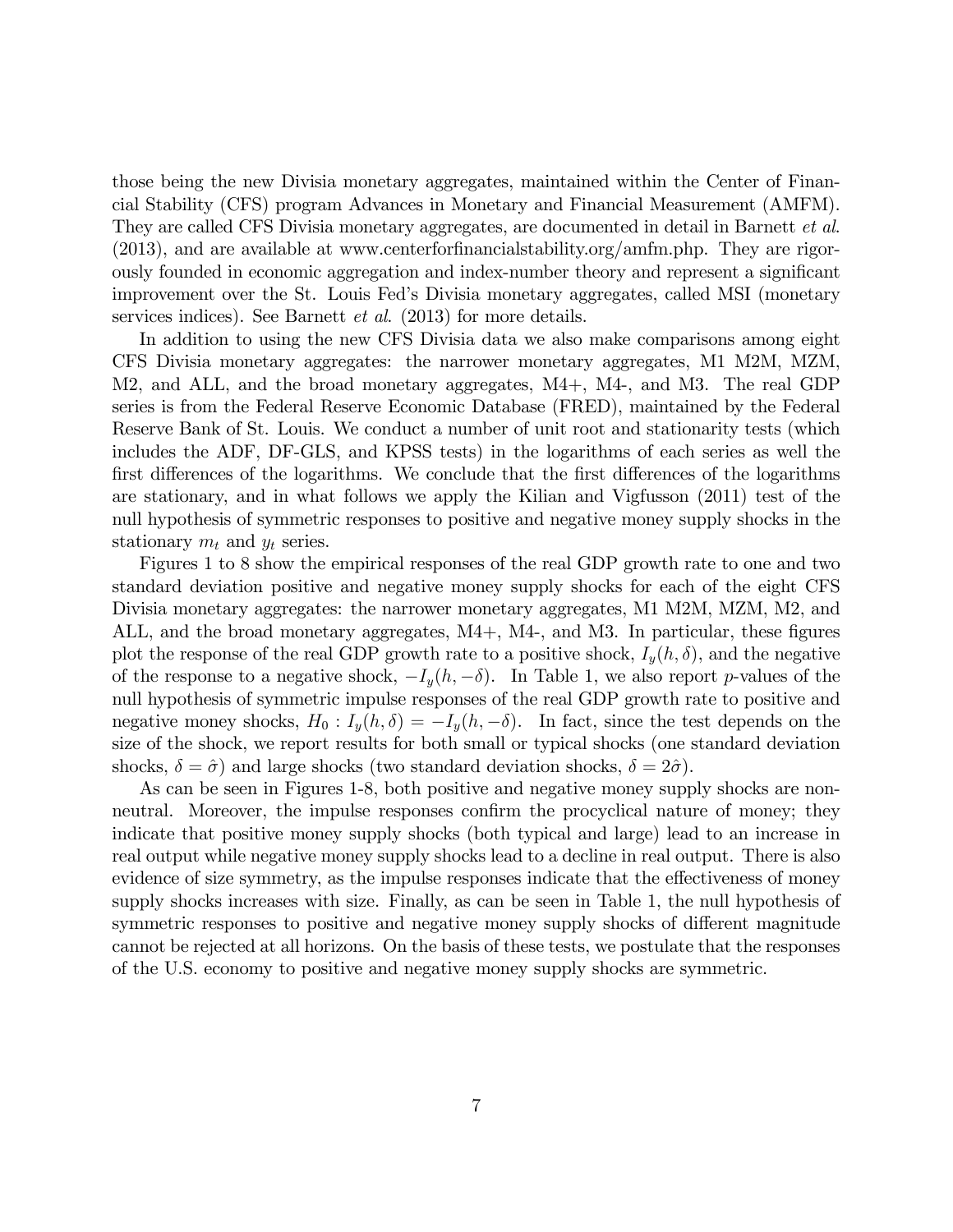### 5 International Data and Evidence

We used the new CFS Divisia monetary aggregates to investigate whether the United States economy responds asymmetrically to positive and negative money supply shocks of different magnitude. A number of central banks throughout the world also produce Divisia monetary data that could be used for similar investigations. These central banks are: the European Central Bank, the Bank of Israel, the Bank of Japan, the National Bank of Poland, the Bank of England, the International Monetary Fund, and the Federal Reserve Bank of st. Louis. In fact, as an indication of the level of international acceptance of the Divisia approach to monetary aggregation, see the International Monetary Fund's official data document, Monetary and Financial Statistics: Compilation Guide, 2008, pp. 183-184.

Over the years, the performance of the Divisia monetary aggregates has also been investigated by a large number of studies (using methods different than the ones we used in this paper), more recently by Serletis and Gogas (2014), Hendrickson (2014), Belongia and Ireland (2014, 2015a, 2015b), Anderson et al. (2015), and Serletis and Koustas (2015), among others. See also the online library at http://www.centerformancialstability.org/amfm.php linking to Divisia monetary aggregates data and studies for over 40 countries throughout the world, including Australia, Canada, China, India, Japan, and the United Kingdom, among others.

In this regard, Jadidzadeh and Serletis (2015) argue that broad Divisia monetary aggregates potentially can resolve a number of paradoxes associated with the measurement of money, solve what Chrystal and MacDonald (1994) refer to as the "Barnett critique" the economic measurement problems associated with the failure to find significant relations between money and the economy  $\sim$  and lead to the development of policy rules based on the quantity of money, consistent with the Chicago monetary tradition formulated by Simons  $(1936)$  and Friedman  $(1960)$  — see Tavlas  $(2015)$  for a discussion of that tradition.

#### 6 Conclusion

We investigate whether the United States economy responds asymmetrically to positive and negative money supply shocks of different magnitude, using the methodology recently introduced by Kilian and Vigfusson (2011) based on impulse response functions. We use quarterly data, over the period from 1967:1 to 2014:1, and the new CFS Divisia monetary aggregates. We present clear evidence of symmetry, punching a hole in the traditional Keynesian asymmetry and those macroeconomic theories that predict asymmetries in the relationship between real aggregate activity and money supply shocks.

Our results corroborate the evidence in Serletis and Gogas (2014) and have significant implications for the conduct of monetary policy. In particular, in the aftermath of the global Önancial crisis and Great Recession, the federal funds rate has reached the zero lower bound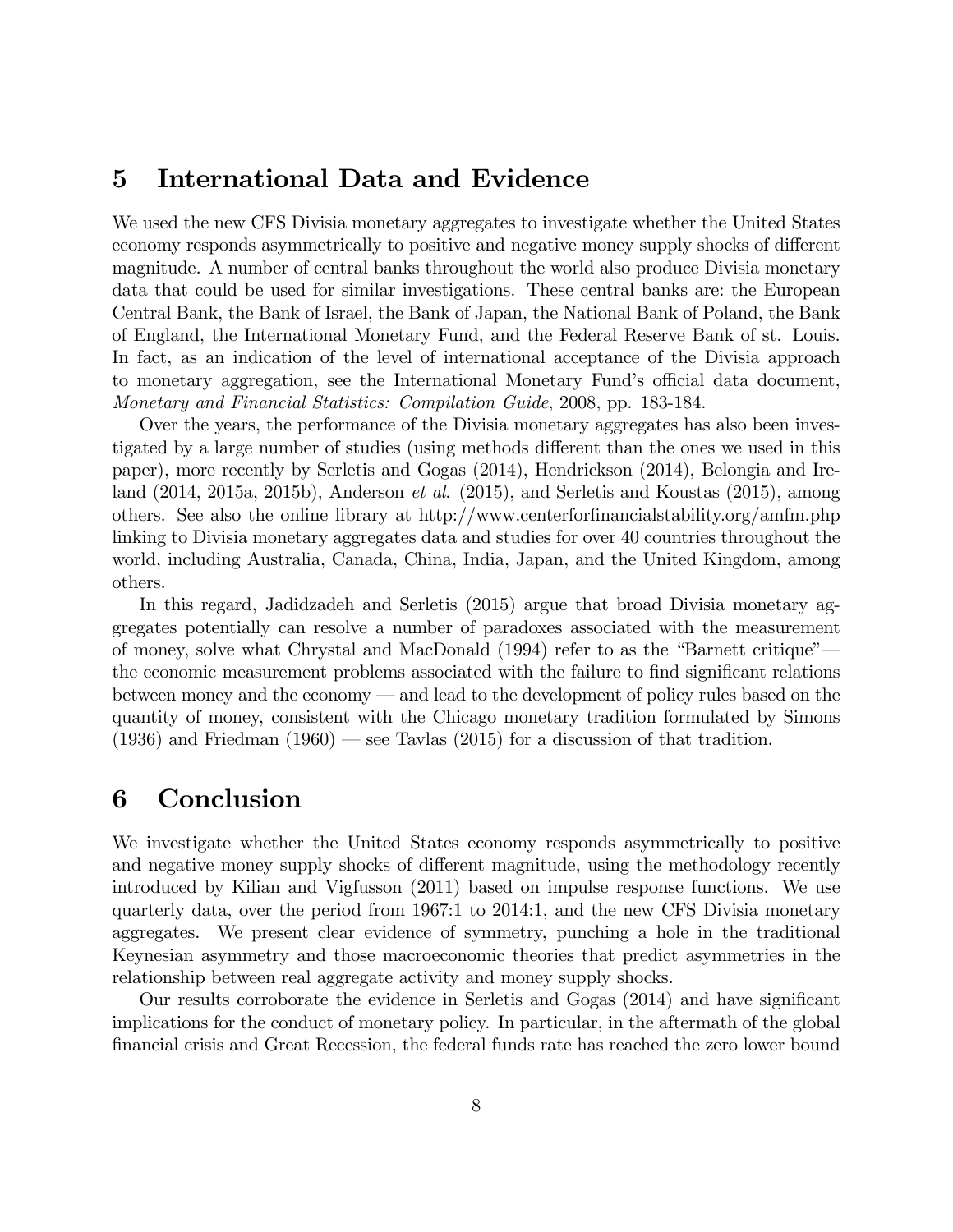and the Federal Reserve has lost its usual ability to signal policy changes via changes in interest-rate policy instruments. The evidence of a symmetric relationship between economic activity and Divisia money supply shocks elevates Divisia aggregate policy instruments to the center stage of monetary policy, as they are measurable, controllable, and in addition have predictable effects on goal variables.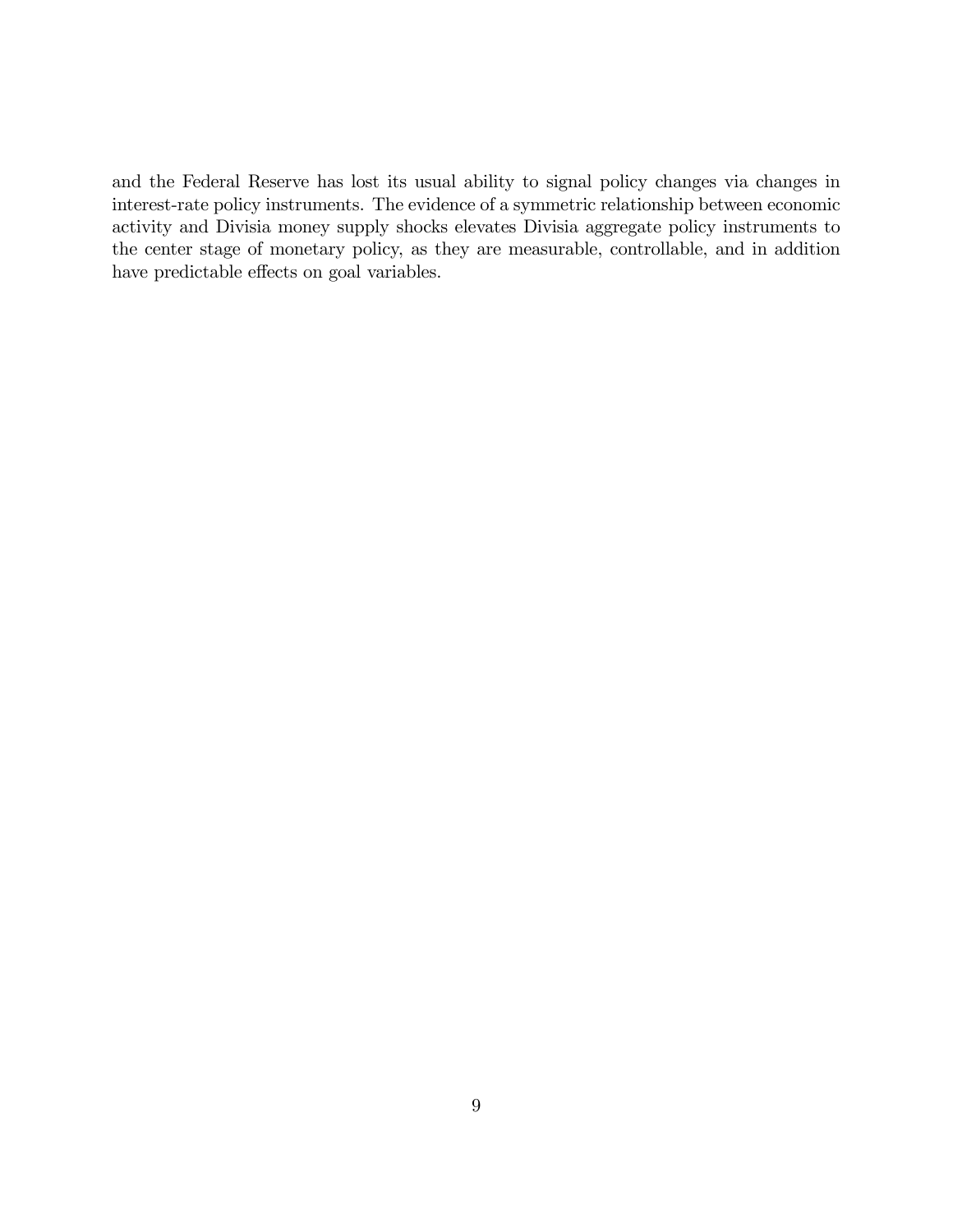### References

- [1] Anderson, R.G., M. Chauvet, and B. Jones. "Nonlinear Relationship Between Permanent and Transitory Components of Monetary Aggregates and the Economy.<sup>n</sup> Econometric Reviews 34 (2015), 228-254.
- [2] Barnett, W.A. and M. Chauvet. "International Financial Aggregation and Index Number Theory: A Chronological Half-century Empirical Overview.<sup>n</sup> Open Economies Review 20 (2009), 1-37.
- [3] Barnett, W.A., J. Liu, R.S. Mattson, and J. van den Noort. "The New CFS Divisia Monetary Aggregates: Design, Construction, and Data Sources.î Open Economies Review 24 (2013), 101-124.
- [4] Belongia, M.T. and P.N. Ireland. "The Barnett Critique After Three Decades: A New Keynesian Analysis." Journal of Econometrics 183 (2014), 5-21.
- [5] Belongia, M.T. and P.N. Ireland. "A 'Working' Solution to the Question of Nominal GDP Targeting." Macroeconomic Dynamics  $9$  (2015a), 508–534.
- [6] Belongia, M.T. and P.N. Ireland. "Interest Rates and Money in the Measurement of Monetary Policy." Journal of Business and Economic Statistics 33 (2015b), 255-269.
- [7] Chrystal, K.A. and R. MacDonald. "Empirical Evidence on the Recent Behavior and Usefulness of Simple-Sum and Weighted Measures of the Money Stock." Federal Reserve Bank of St. Louis Review 76 (1994), 73-109.
- [8] Cover, J.P. "Asymmetric Effects of Positive and Negative Money-Supply Shocks." Quarterly Journal of Economics 107 (1992), 1261-1282.
- [9] DeLong, J.B. and L.H. Summers. "How Does Macroeconomic Policy Affect Output?" Brookings Papers on Economic Activity 2 (1988), 433-494.
- [10] Florio, A. "The Asymmetric Effects of Monetary Policy." Journal of Economic Surveys 18 (2004), 409-426.
- [11] Friedman, M. A Program for Monetary Stability. New York: Fordham University Press (1960).
- [12] Friedman, M. "The Role of Monetary Policy." American Economic Review 58 (1968), 1-17.
- [13] Friedman, M. and A. Schwartz. A Monetary History of the United States,  $1867-1960$ . Princeton NJ: Princeton University Press (1963).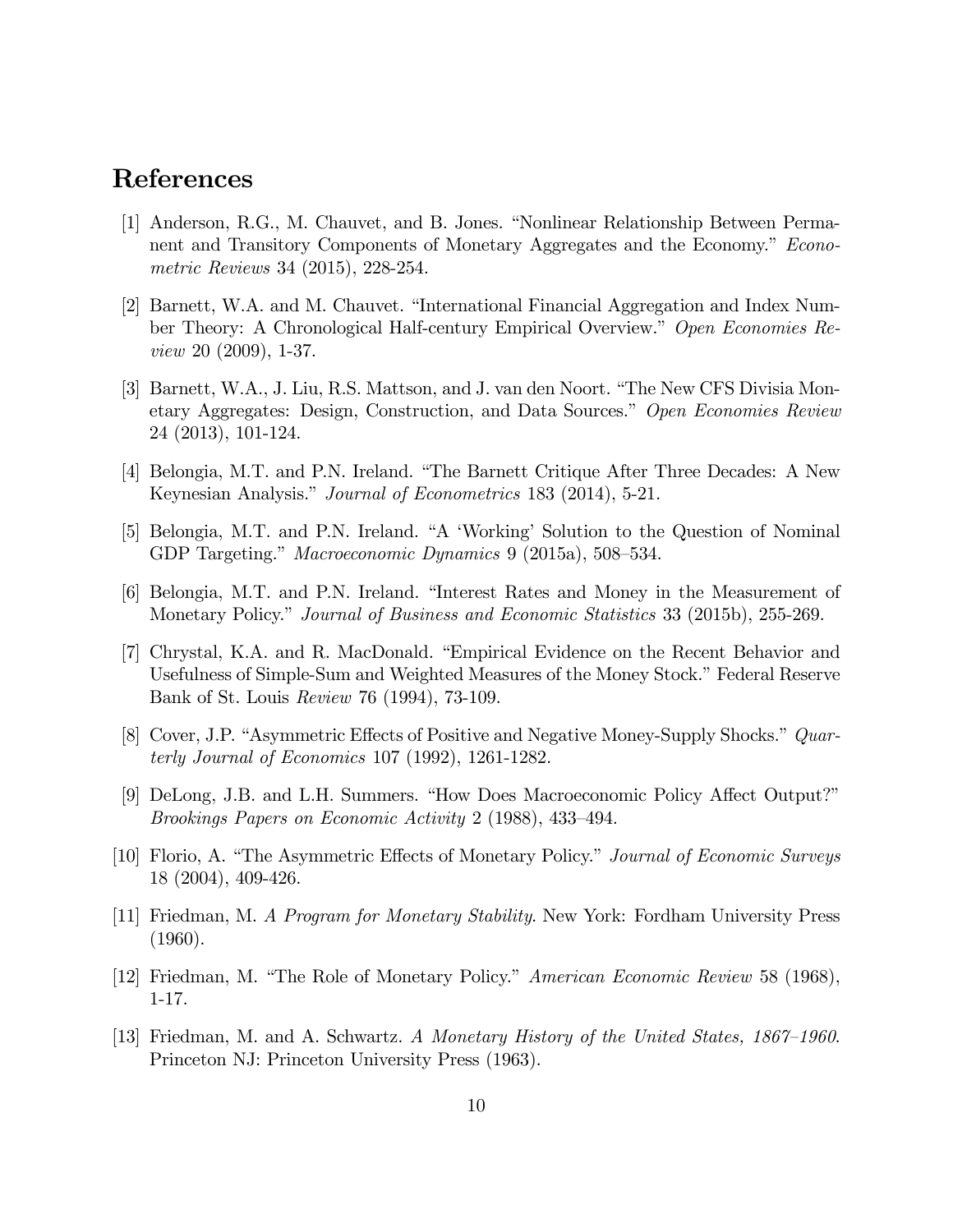- [14] Hamilton, J.D. "What is an Oil Shock?" *Journal of Econometrics* 113 (2003), 363-398.
- [15] Hendrickson, J.R. "Redundancy or Mismeasurement? A Reappraisal of Money."  $Macro$ economic Dynamics 18 (2014), 1437-1465.
- [16] Jadidzadeh, A. and A. Serletis. "The Demand for Liquid Assets and Optimal Monetary Aggregation: Evidence from a Disaggregated Demand System Based on the NQ Expenditure Function." Mimeo, University of Calgary (2015).
- [17] Kandil, M. "Asymmetric Nominal Flexibility and Economic Fluctuations." Southern Economic Journal 61 (1995), 674-95.
- [18] Karras, G. "Are the Output Effects of Monetary Policy Asymmetric? Evidence from a Sample of European Countries" Oxford Bulletin of Economics and Statistics 58 (1996), 267-278.
- [19] Kilian, L. and R.J. Vigfusson. "Are the Responses of the U.S. Economy Asymmetric in Energy Price Increases and Decreases?" Quantitative Economics 2 (2011), 419-453.
- [20] Ravn, M.O. and M. Sola. "Asymmetric Effects of Monetary Policy in the United States." Federal Reserve Bank of St. Louis Review (2004), 41-60.
- [21] Serletis, A. and P. Gogas. "Divisia Monetary Aggregates, the Great Ratios, and Classical Money Demand Functions." Journal of Money, Credit and Banking 46 (2014), 229-241.
- [22] Serletis, A. and Z. Koustas. "Monetary Neutrality." *Macroeconomic Dynamics* (2015, forthcoming).
- [23] Serletis, A. and S. Rahman. "The Output Effects of Money Growth Uncertainty: Evidence from a Multivariate GARCH-in-Mean VAR." Open Economies Review 20 (2009), 607-630.
- [24] Serletis, A. and S. Rahman. "On the Output Effects of Monetary Variability." Open Economies Review 26 (2015), 225-236.
- [25] Simons, H.C. "Rules versus Authorities in Monetary Policy." Journal of Political Economy 44 (1936), 1-30.
- [26] Tavlas, G.S. "In Old Chicago: Simons, Friedman and the Development of Monetary Policy Rules." Journal of Money, Credit and Banking 47 (2015), 99-121.
- [27] Thoma, M.A. "Subsample Instability and Asymmetries in Money-Income Causality." Journal of Econometrics 64 (1994), 279-306.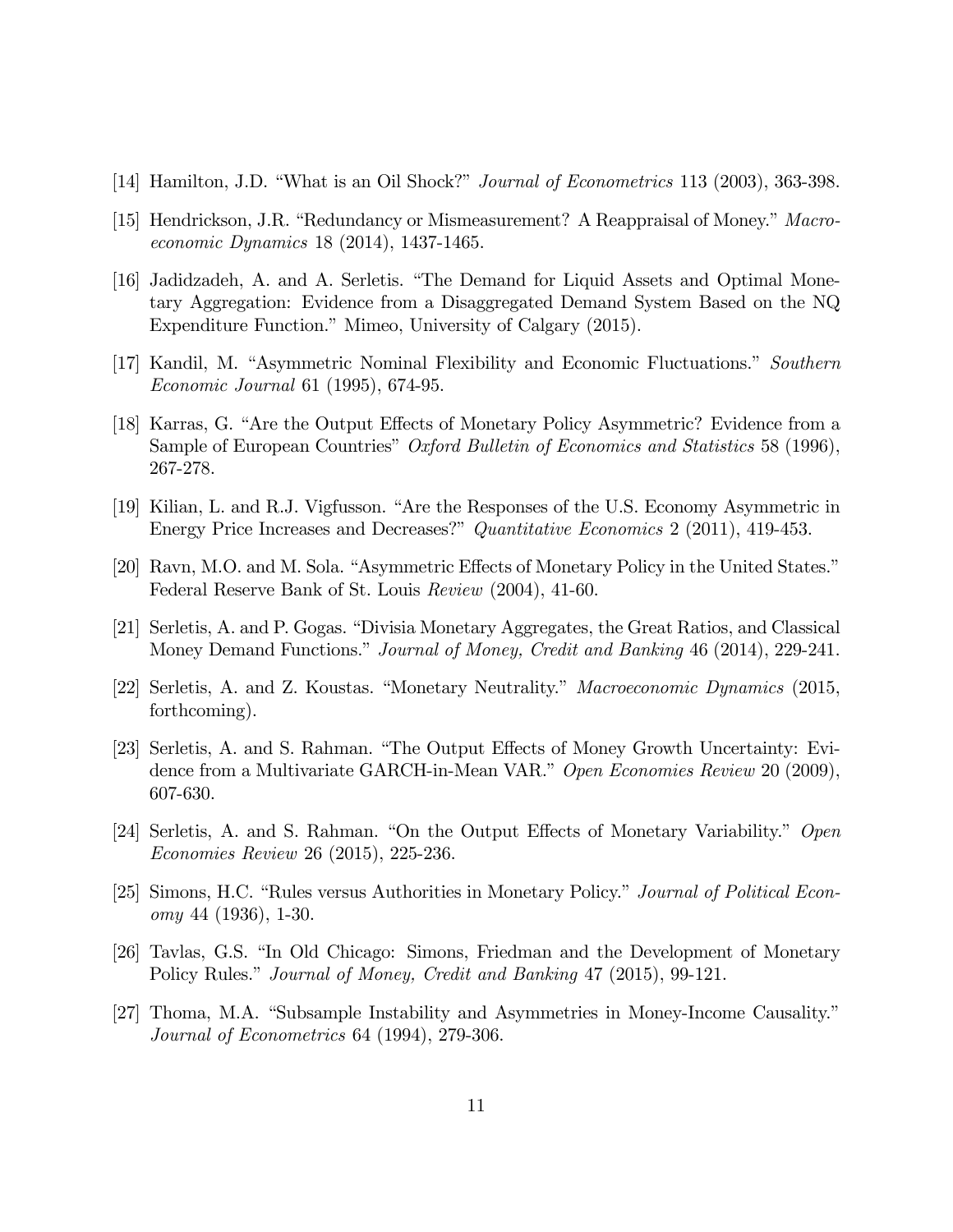[28] Weise, C.L. "The Asymmetric Effects of Monetary Policy: A Nonlinear Vector Autoregression Approach." Journal of Money, Credit and Banking 31 (1999), 85-108.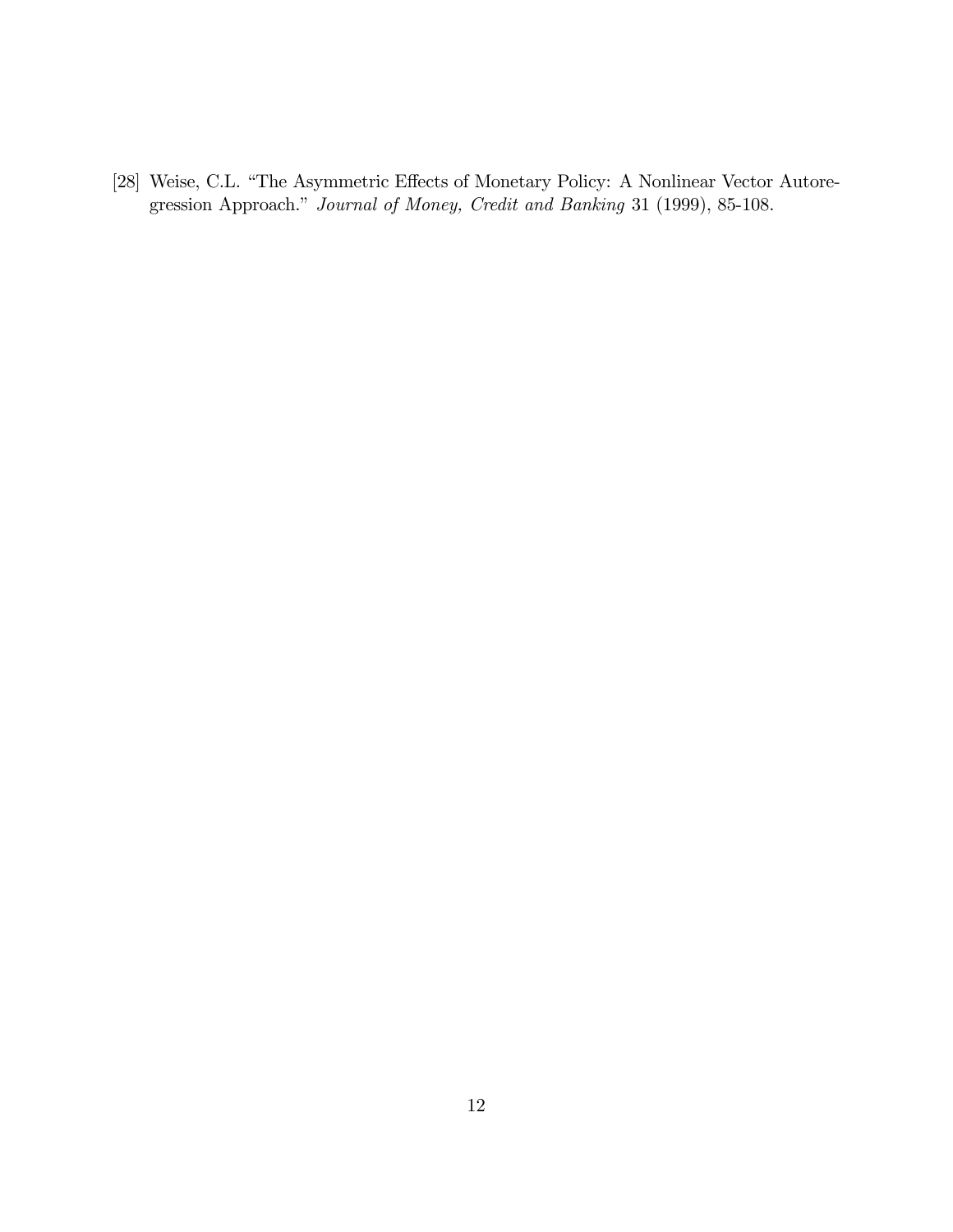

Figure 1. Responses to 1- and 2-standard deviation positive and negative Divisia M1 shocks.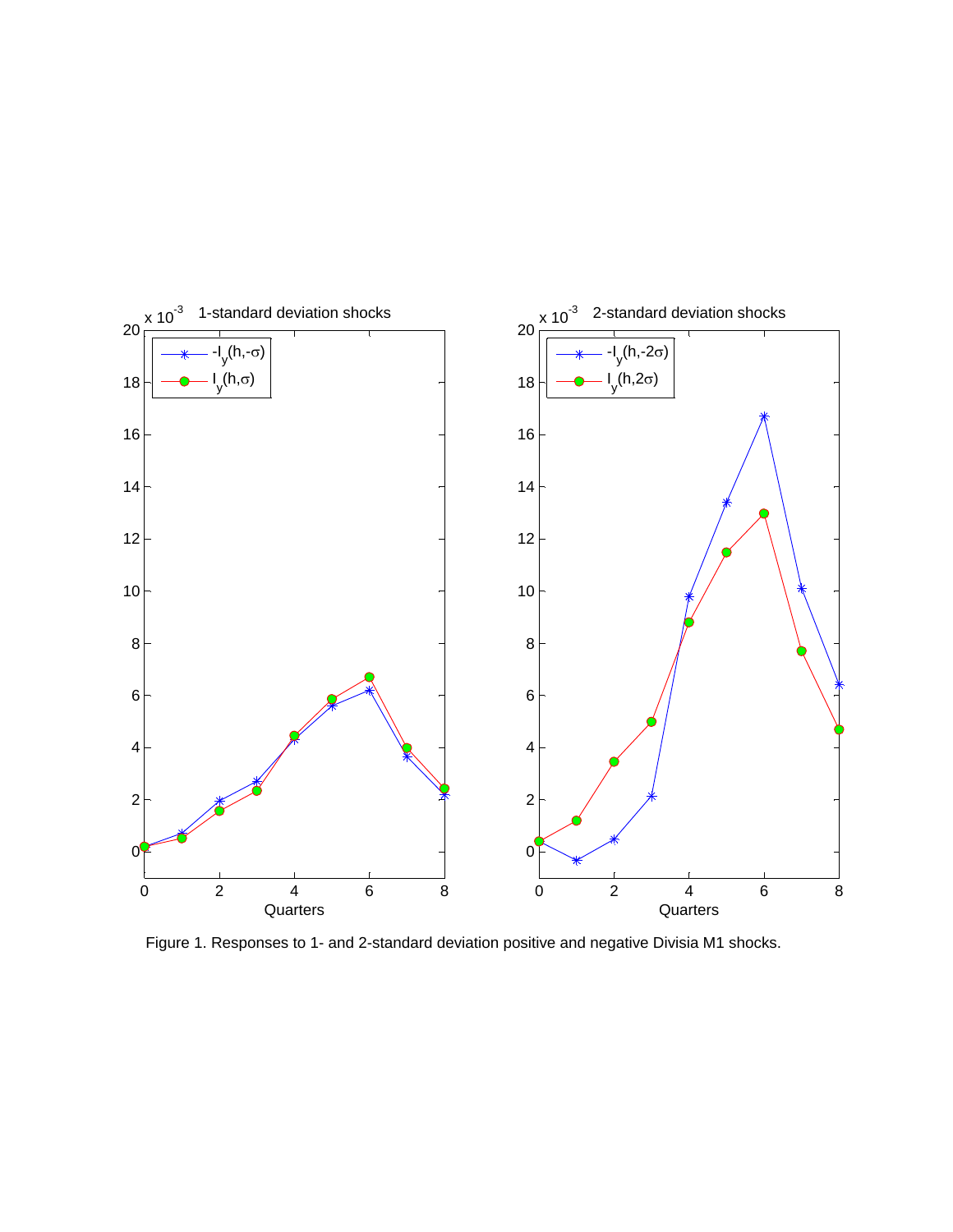

Figure 2. Responses to 1- and 2-standard deviation positive and negative Divisia M2M shocks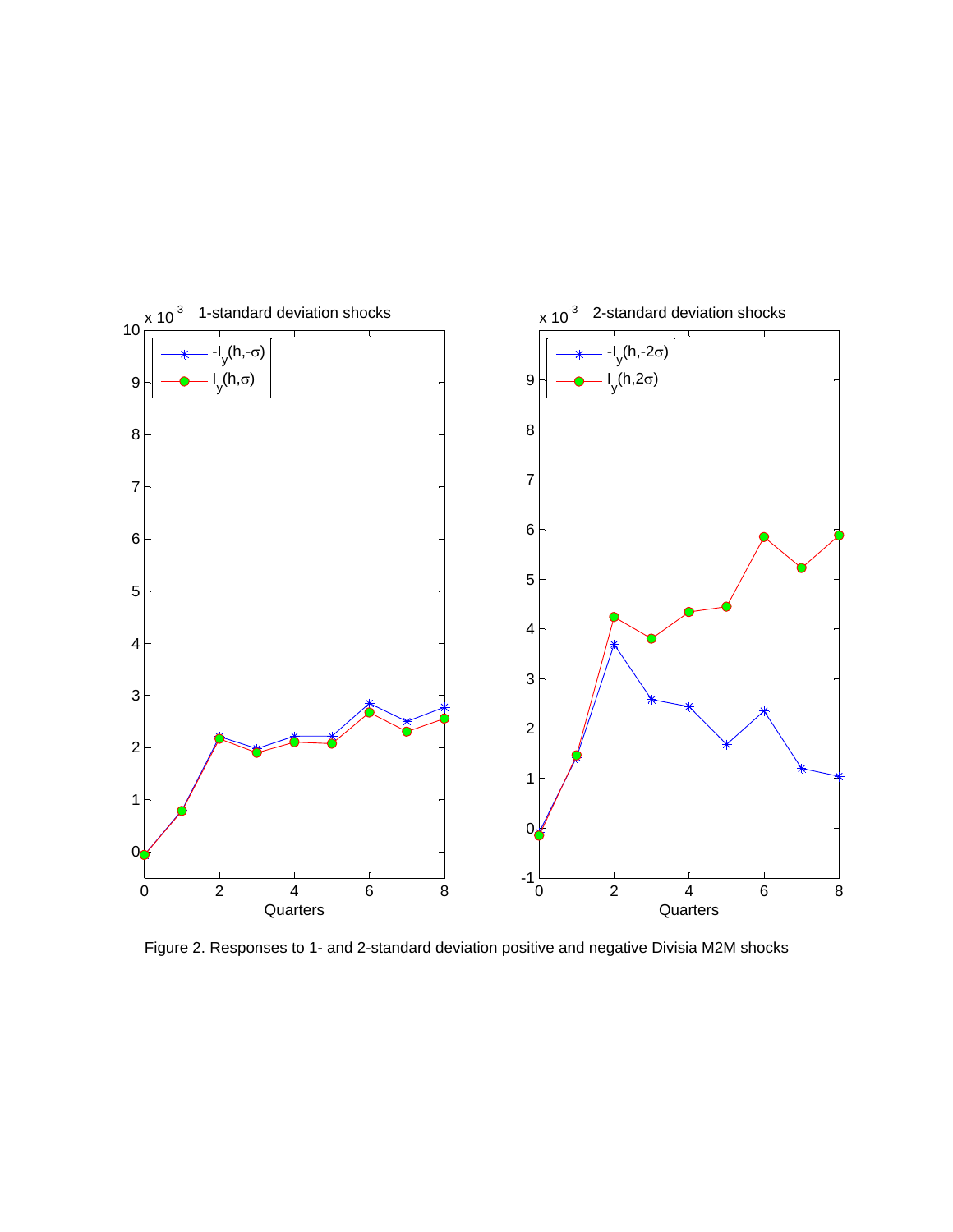

Figure 3. Responses to 1- and 2-standard deviation positive and negative Divisia MZM shocks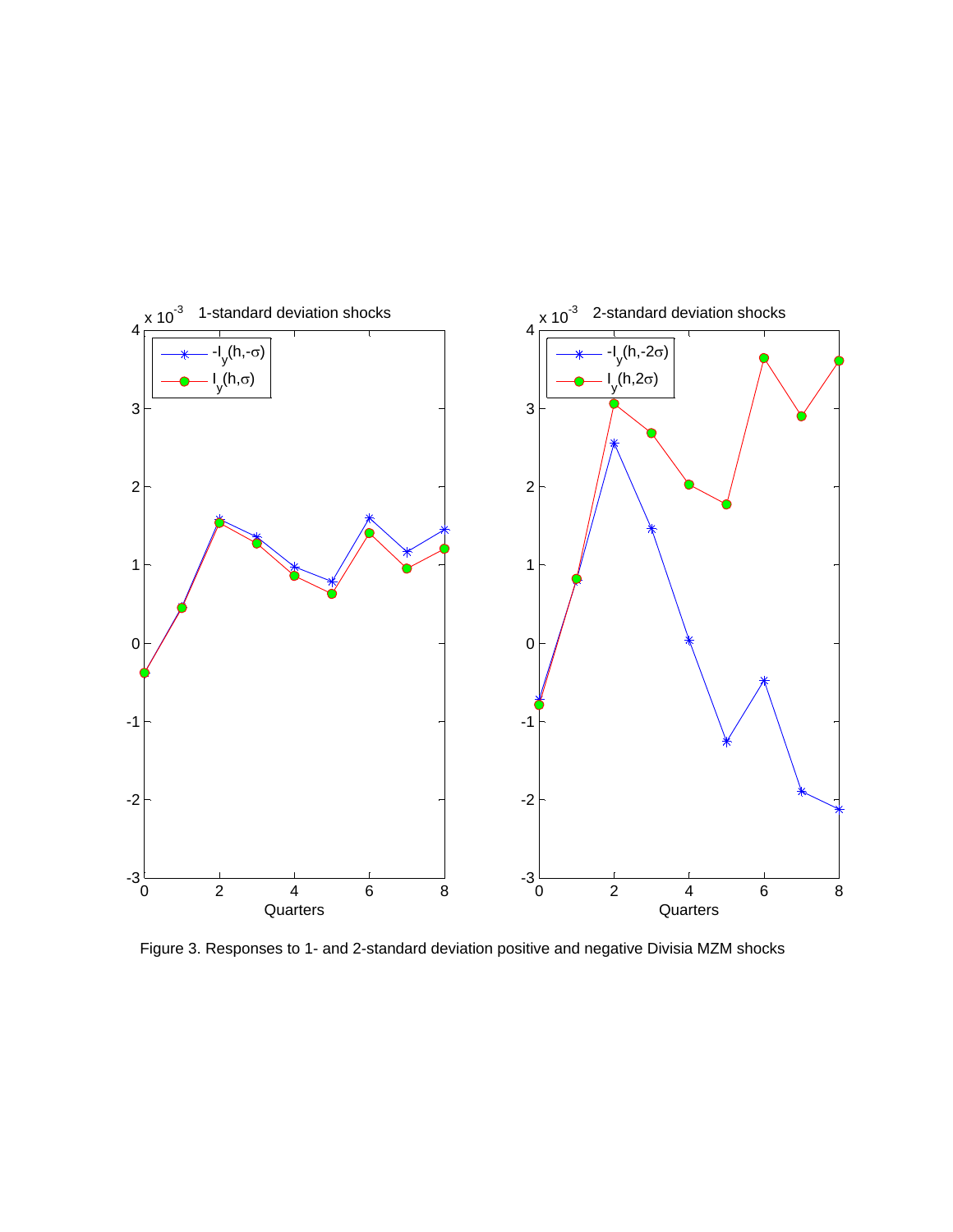

Figure 4. Responses to 1- and 2-standard deviation positive and negative Divisia M2 shocks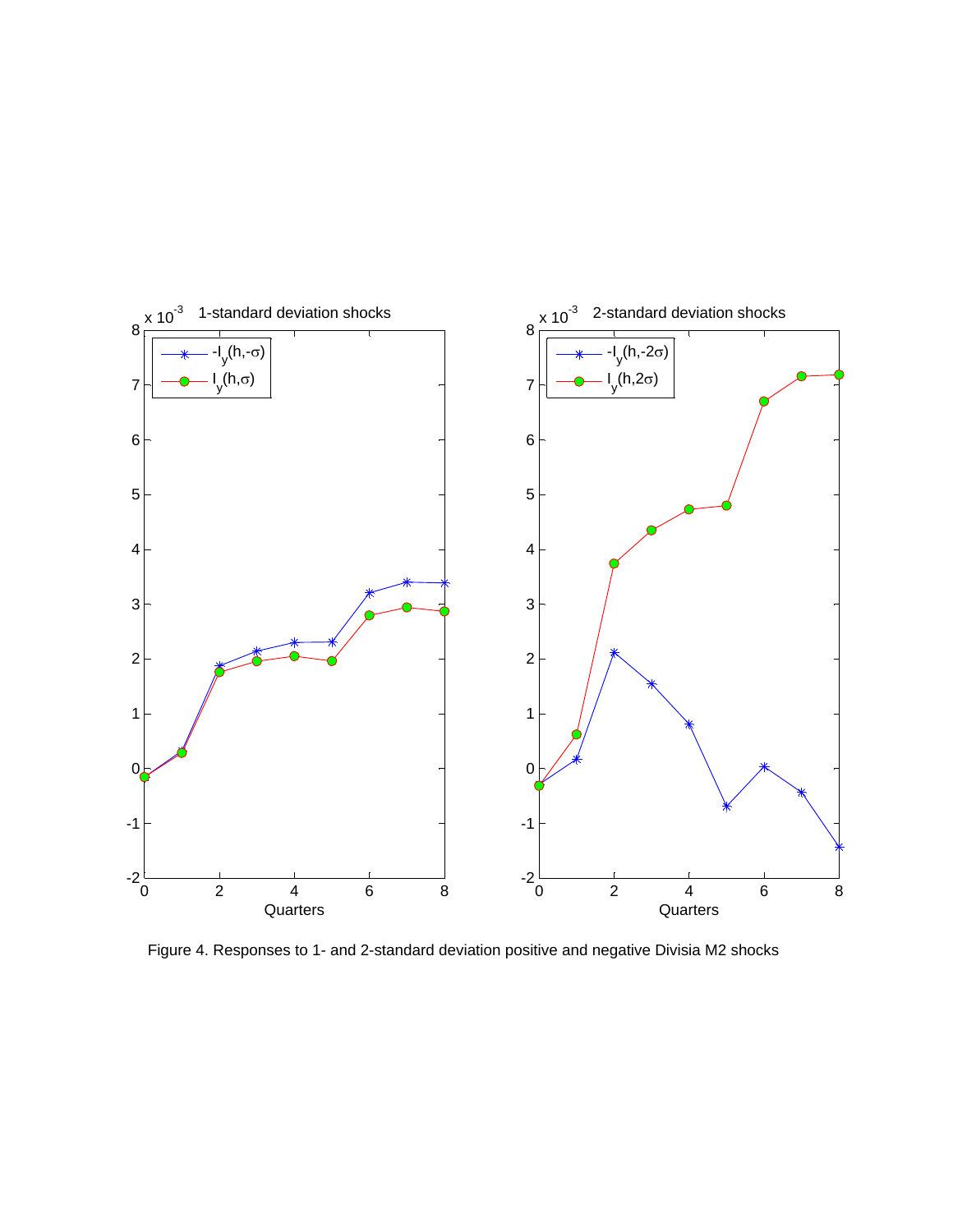

Figure 5. Responses to 1- and 2-standard deviation positive and negative Divisia ALL shocks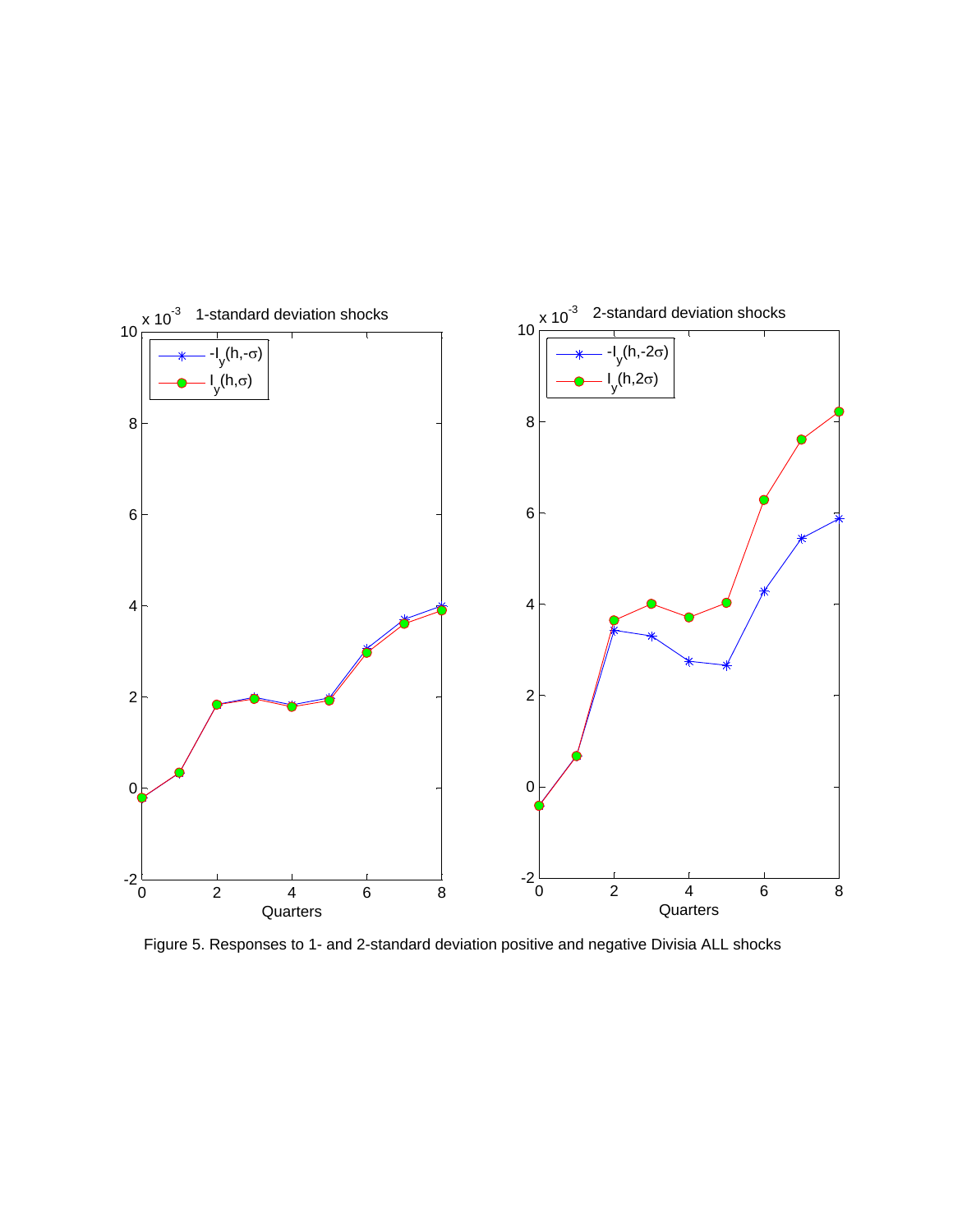

Figure 6. Responses to 1- and 2-standard deviation positive and negative Divisia M4+ shocks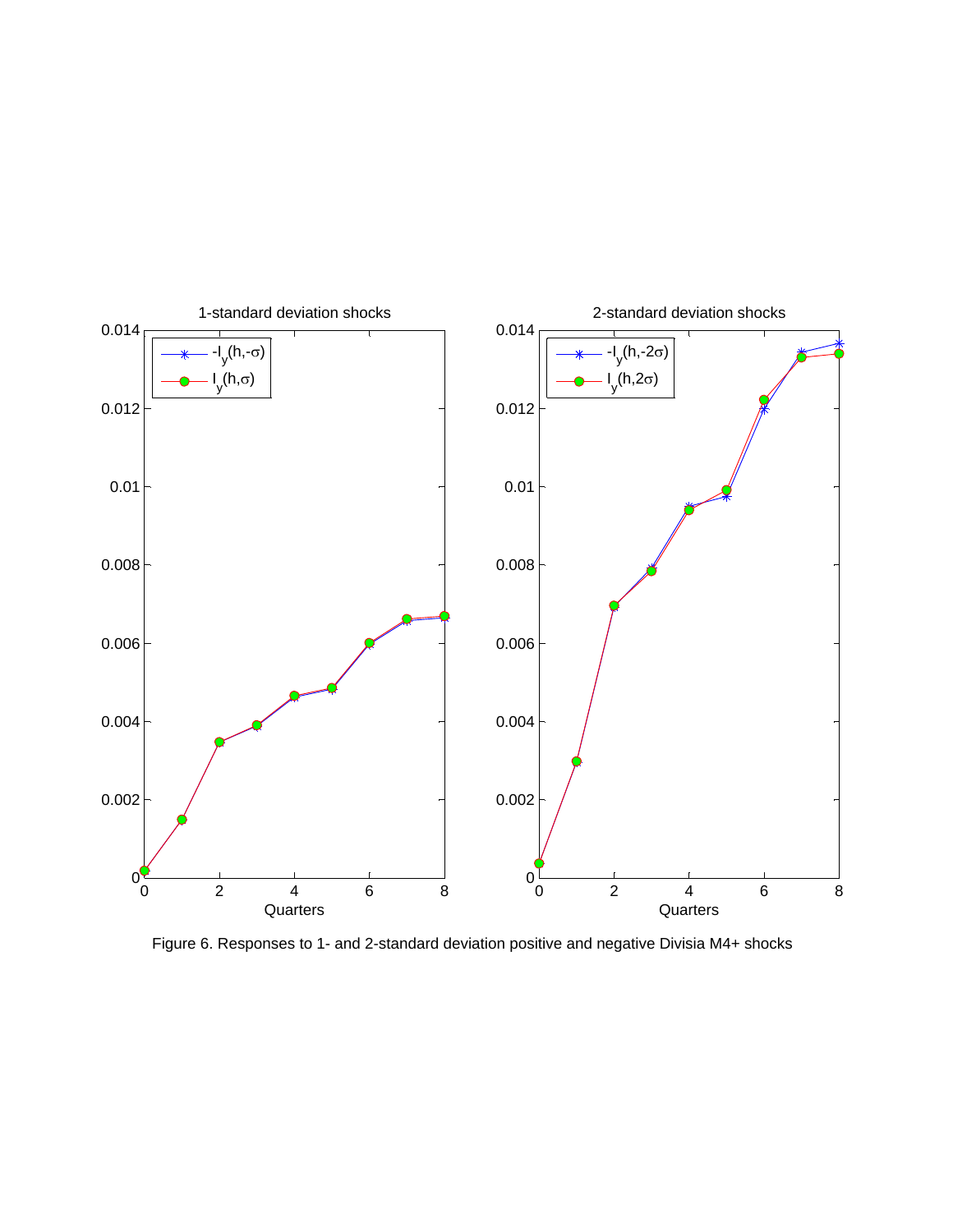

Figure 7. Responses to 1- and 2-standard deviation positive and negative Divisia M4- shocks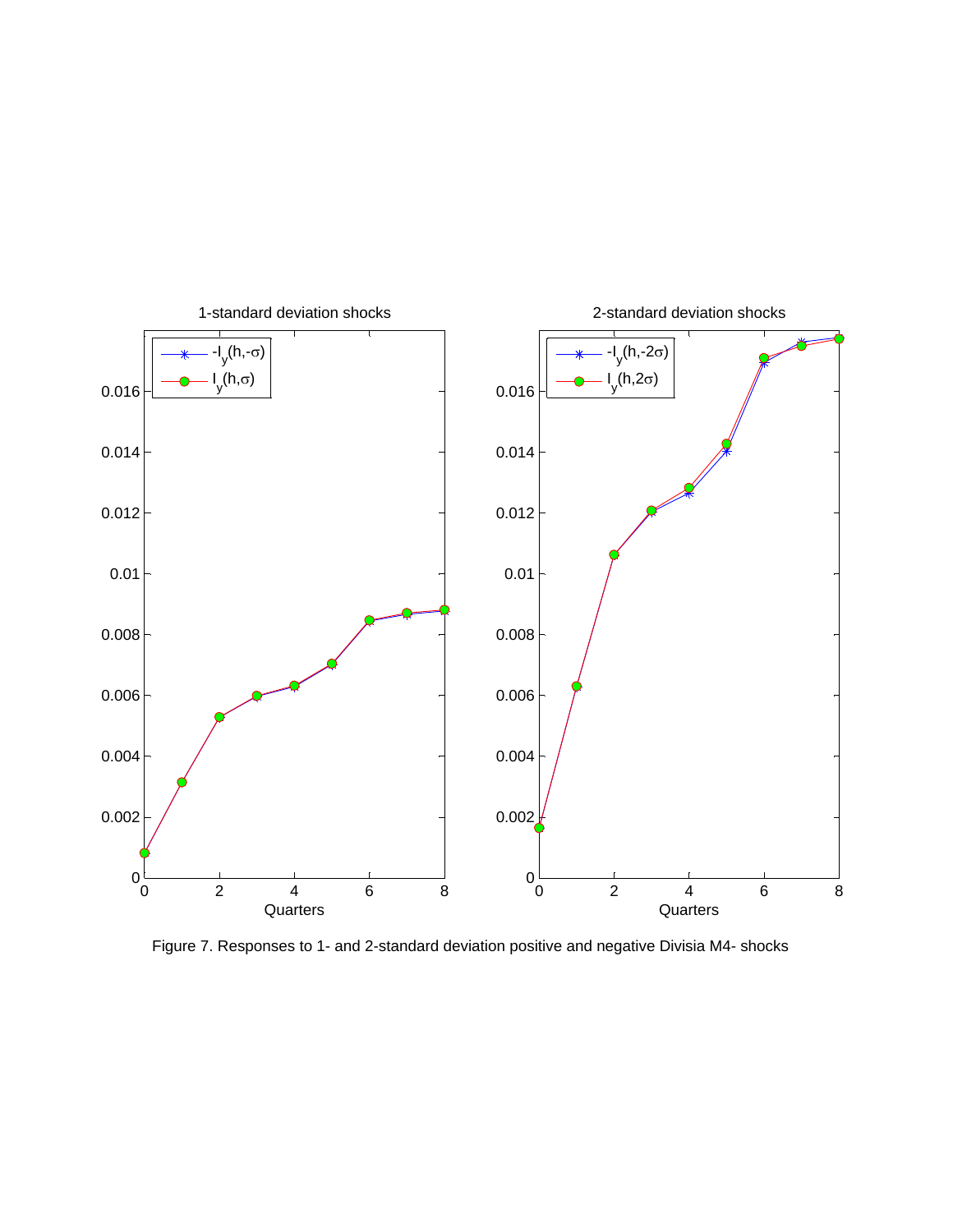

Figure 8. Responses to 1- and 2-standard deviation positive and negative Divisia M3 shocks